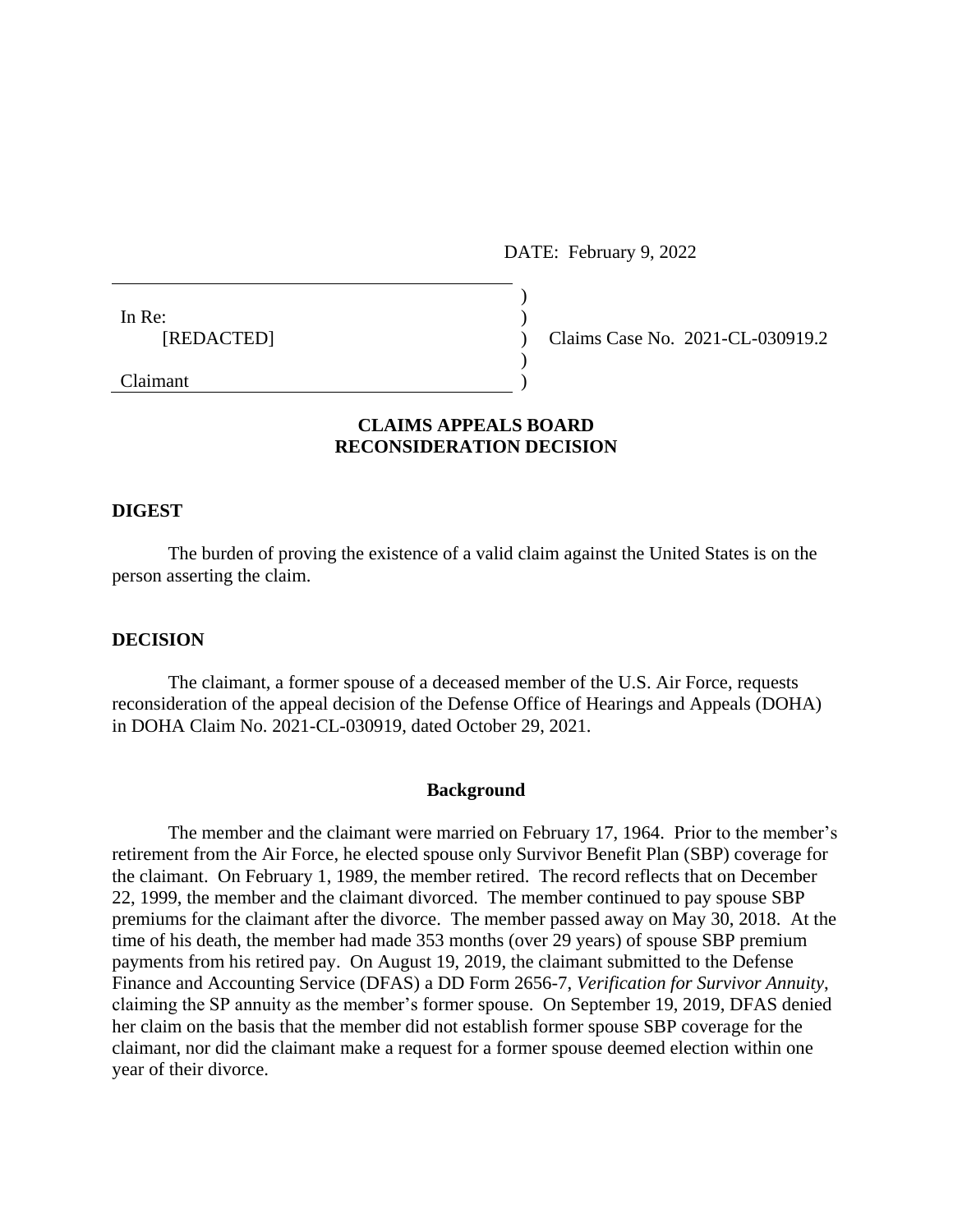The claimant sent two letters of appeal to DFAS in October 2019. She stated that neither she nor the member were aware of the one-year requirement to elect former spouse SBP coverage. She said that she was attaching the divorce decree that awarded her the SBP coverage. However, the claimant's appeal package sent to DOHA from DFAS did not contain the divorce decree. Therefore, DOHA requested it from DFAS. On September 22, 2021, DFAS provided DOHA a Certificate of Divorce with both the member's and the claimant's names listed with their date of marriage. The certificate was unexecuted; both blocks were blank for the date of the divorce decree and the court official's signature. In the DOHA appeal decision, the attorney examiner upheld DFAS's denial of the claim for the SBP annuity. He explained that there was no evidence in the record that at the time of the divorce, the member was required to make a former spouse election for the claimant. Therefore, spouse SBP coverage for the claimant ended with their divorce and the member did not elect former spouse SBP coverage for her.

In her request for reconsideration, the claimant resubmits her appeal letter dated October 6, 2021. She states that she was married to the member for 34 years. After their divorce, she states that they remained friends, vacationing and travelling together. She states that the member always intended that she be covered under the SBP. She sends an Amended Final Decree of Divorce signed by the judge on March 24, 2000, and filed by the court clerk on March 27, 2000. According to the decree, both the member and the claimant were represented by counsel. That decree, in pertinent part states the following:

8. That the Defendant [Member] shall maintain at his expense a life insurance policy in the face amount of \$5,000.00 with the Plaintiff [Claimant] listed as beneficiaries of said policy, and he shall maintain such policy for so long as he is financially obligated to the Plaintiff hereunder.

9. Defendant shall maintain and or obtain any military benefits due to a divorced spouse of a retired military person which are of no financial cost to himself, on behalf of the Plaintiff.

#### **Discussion**

Claims against the government may be allowed only for expenses authorized by statute or regulation. Therefore, DOHA must render decisions based on applicable statutes, regulations and our prior administrative decisions.

SBP is an income maintenance program for the survivors of deceased members of the uniformed services. *See* 10 U.S.C. §§ 1447-1455. Spousal coverage ends upon divorce. If a member divorces and wishes to provide SBP coverage for the former spouse, the member must notify DFAS in writing of the divorce and the intention to provide coverage for the former spouse, even if the former spouse was the member's spouse beneficiary immediately prior to the divorce. Former spouse coverage must be established within one year from the date of the divorce. *See* 10 U.S.C. §1448(b)(3)(A). In addition, a member may be required under the terms of a divorce decree to provide SBP coverage to the former spouse. If the member fails to do so,